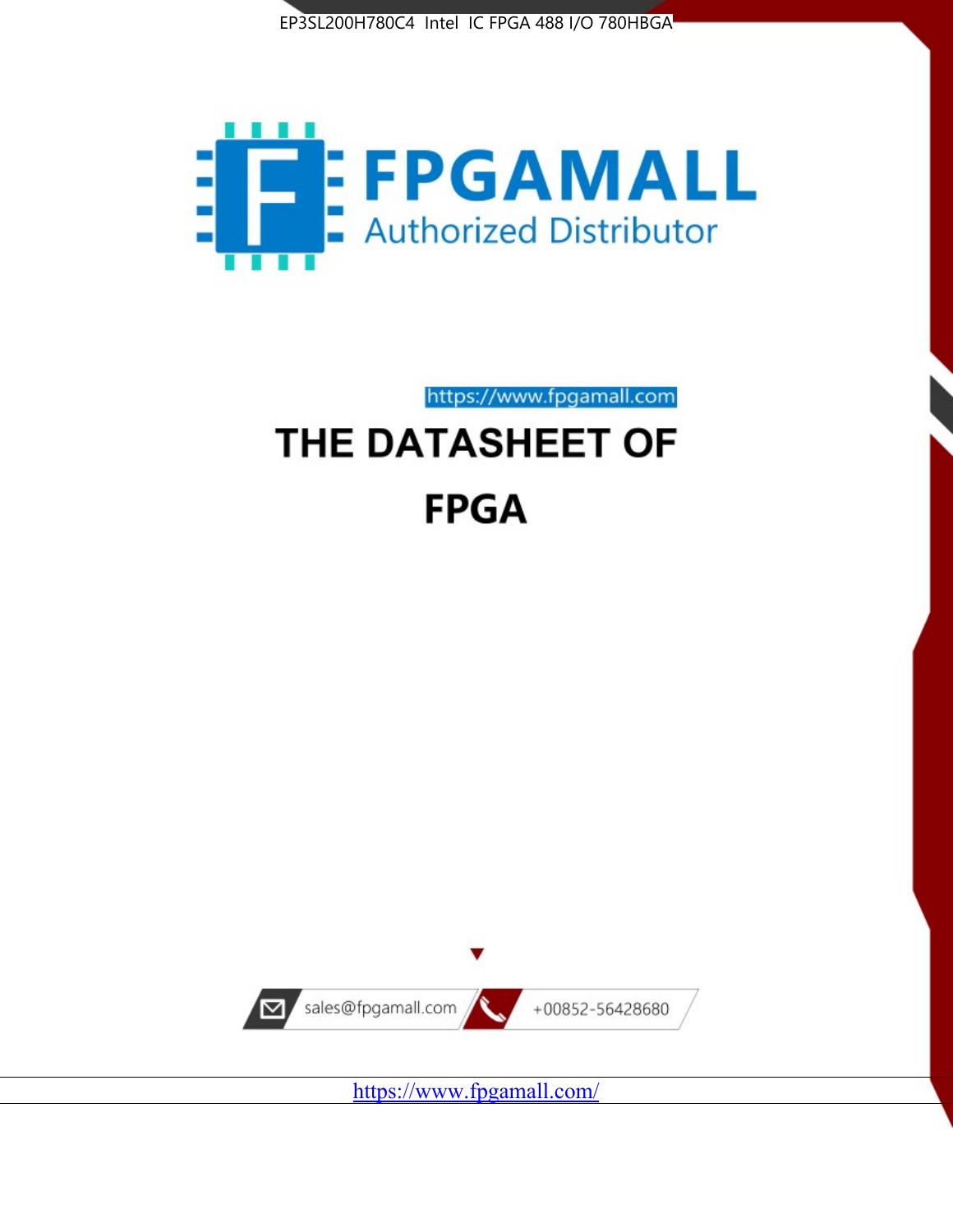EP3SL200H780C4 Intel IC FPGA 488 I/O 780HBGA



# **1. Stratix III Device Family Overview**

**SIII51001-1.8**

The Stratix® III family provides one of the most architecturally advanced, high-performance, low-power FPGAs in the marketplace.

Stratix III FPGAs lower power consumption through Altera's innovative Programmable Power Technology, which provides the ability to turn on the performance where needed and turn down the power consumption for blocks not in use. Selectable Core Voltage and the latest in silicon process optimizations are also employed to deliver the industry's lowest power, high-performance FPGAs.

Specifically designed for ease of use and rapid system integration, the Stratix III FPGA family offers two variants optimized to meet different application needs:

- The Stratix III *L* family provides balanced logic, memory, and multiplier ratios for mainstream applications.
- The Stratix III *E* family is memory- and multiplier-rich for data-centric applications.

Modular I/O banks with a common bank structure for vertical migration lend efficiency and flexibility to the high-speed I/O. Package and die enhancements with dynamic on-chip termination, output delay, and current strength control provide best-in-class signal integrity.

Based on a 1.1-V, 65-nm all-layer copper SRAM process, the Stratix III family is a programmable alternative to custom ASICs and programmable processors for high-performance logic, digital signal processing (DSP), and embedded designs.

Stratix III devices include optional configuration bit stream security through volatile or non-volatile 256-bit Advanced Encryption Standard (AES) encryption. Where ultra-high reliability is required, Stratix III devices include automatic error detection circuitry to detect data corruption by soft errors in the configuration random-access memory (CRAM) and user memory cells.

# **Features Summary**

Stratix III devices offer the following features:

- 48,000 to 338,000 equivalent logic elements (LEs) (refer to Table 1–1)
- 2,430 to 20,497 Kbits of enhanced TriMatrix memory consisting of three RAM block sizes to implement true dual-port memory and FIFO buffers
- High-speed DSP blocks provide dedicated implementation of 9×9, 12×12, 18×18, and 36×36 multipliers (at up to 550 MHz), multiply-accumulate functions, and finite impulse response (FIR) filters
- I/O:GND:PWR ratio of 8:1:1 along with on-die and on-package decoupling for robust signal integrity
- Programmable Power Technology, which minimizes power while maximizing device performance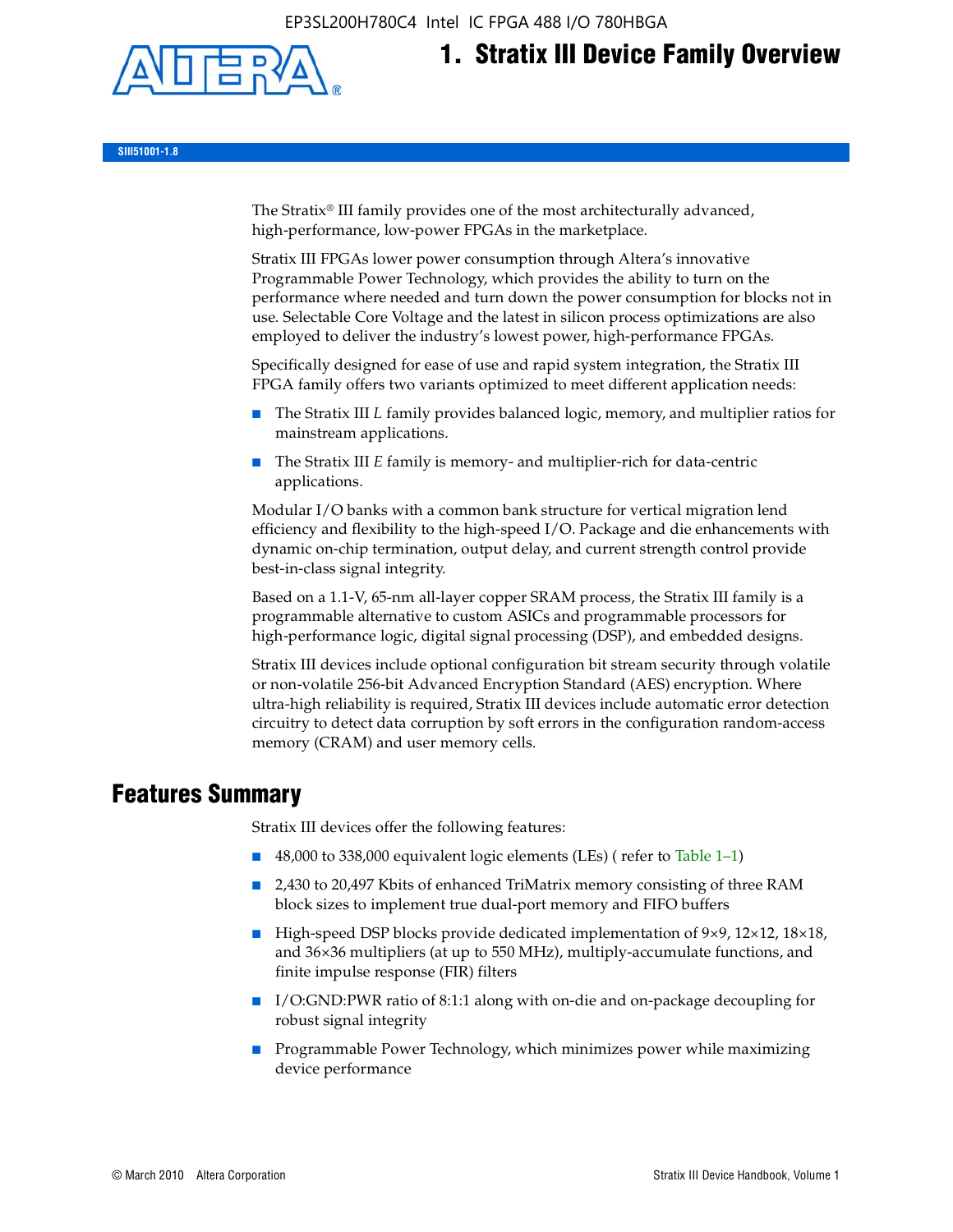- Selectable Core Voltage, available in low-voltage devices (L ordering code suffix), enables selection of lowest power or highest performance operation
- Up to 16 global clocks, 88 regional clocks, and 116 peripheral clocks per device
- Up to 12 phase-locked loops (PLLs) per device that support PLL reconfiguration, clock switchover, programmable bandwidth, clock synthesis, and dynamic phase shifting
- Memory interface support with dedicated DQS logic on all I/O banks
- Support for high-speed external memory interfaces including DDR, DDR2, DDR3 SDRAM, RLDRAM II, QDR II, and QDR II+ SRAM on up to 24 modular I/O banks
- Up to 1,104 user I/O pins arranged in 24 modular I/O banks that support a wide range of industry I/O standards
- Dynamic On-Chip Termination (OCT) with auto calibration support on all  $I/O$ banks
- High-speed differential I/O support with serializer/deserializer (SERDES) and dynamic phase alignment (DPA) circuitry for 1.6 Gbps performance
- Support for high-speed networking and communications bus standards including SPI-4.2, SFI-4, SGMII, Utopia IV, 10 Gigabit Ethernet XSBI, Rapid I/O, and NPSI
- The only high-density, high-performance FPGA with support for 256-bit AES volatile and non-volatile security key to protect designs
- Robust on-chip hot socketing and power sequencing support
- Integrated cyclical redundancy check (CRC) for configuration memory error detection with critical error determination for high availability systems support
- Built-in error correction coding (ECC) circuitry to detect and correct data errors in M144K TriMatrix memory blocks
- Nios<sup>®</sup> II embedded processor support
- Support for multiple intellectual property megafunctions from Altera® MegaCore® functions and Altera Megafunction Partners Program (AMPPSM)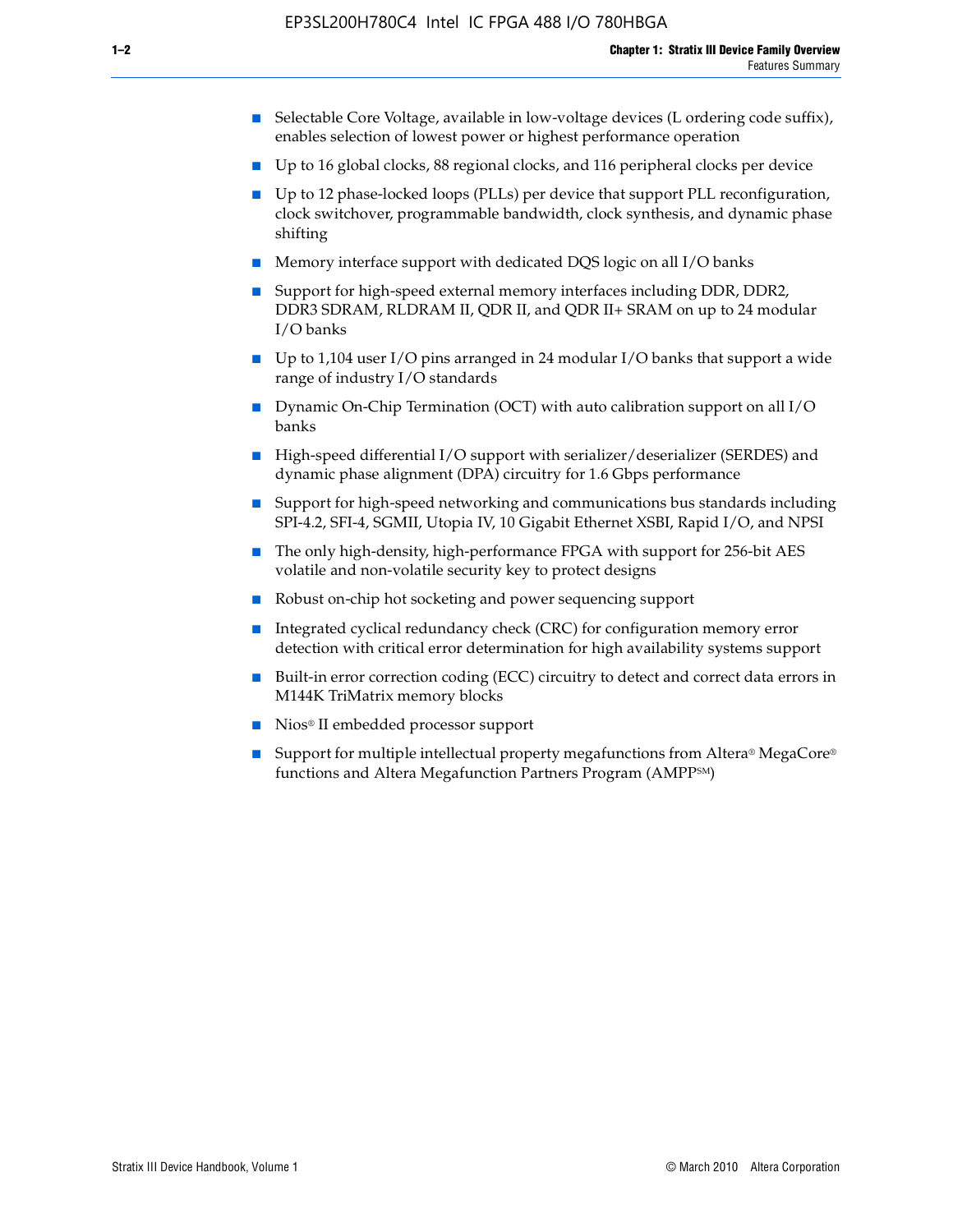#### Table 1–1 lists the Stratix III FPGA family features.

|                           | Device/<br><b>Feature</b> | <b>ALMs</b> | <b>LEs</b> | <b>M9K</b><br><b>Blocks</b> | <b>M144K</b><br><b>Blocks</b> | <b>MLAB</b><br><b>Blocks</b> | <b>Total</b><br><b>Embedded</b><br><b>RAM Kbits</b> | <b>MLAB</b><br><b>RAM</b><br><b>Kbits</b><br>(1) | <b>Total</b><br><b>RAM</b><br>Kbits $(2)$ | $18\times18$ -bit<br><b>Multipliers</b><br>(FIR Mode) | <b>PLLs</b><br>(3) |
|---------------------------|---------------------------|-------------|------------|-----------------------------|-------------------------------|------------------------------|-----------------------------------------------------|--------------------------------------------------|-------------------------------------------|-------------------------------------------------------|--------------------|
|                           | EP3SL50                   | 19K         | 47.5K      | 108                         | 6                             | 950                          | 1,836                                               | 297                                              | 2,133                                     | 216                                                   | 4                  |
|                           | EP3SL70                   | 27K         | 67.5K      | 150                         | 6                             | 1,350                        | 2,214                                               | 422                                              | 2,636                                     | 288                                                   | 4                  |
| <b>Stratix III</b>        | EP3SL110                  | 43K         | 107.5K     | 275                         | 12                            | 2,150                        | 4,203                                               | 672                                              | 4,875                                     | 288                                                   | 8                  |
| Logic<br>Family           | EP3SL150                  | 57K         | 142.5K     | 355                         | 16                            | 2,850                        | 5,499                                               | 891                                              | 6,390                                     | 384                                                   | 8                  |
|                           | EP3SL200                  | 80K         | 200K       | 468                         | 36                            | 4,000                        | 9,396                                               | 1,250                                            | 10,646                                    | 576                                                   | 12                 |
|                           | EP3SL340                  | 135K        | 337.5K     | 1.040                       | 48                            | 6,750                        | 16,272                                              | 2,109                                            | 18,381                                    | 576                                                   | 12                 |
|                           | EP3SE50                   | 19K         | 47.5K      | 400                         | 12                            | 950                          | 5,328                                               | 297                                              | 5,625                                     | 384                                                   | 4                  |
| <b>Stratix III</b>        | EP3SE80                   | 32K         | 80K        | 495                         | 12                            | 1,600                        | 6,183                                               | 500                                              | 6,683                                     | 672                                                   | 8                  |
| <b>Enhanced</b><br>Family | EP3SE110                  | 43K         | 107.5K     | 639                         | 16                            | 2,150                        | 8,055                                               | 672                                              | 8,727                                     | 896                                                   | 8                  |
|                           | EP3SE260                  | 102K        | 255K       | 864                         | 48                            | 5,100                        | 14,688                                              | 1,594                                            | 16,282                                    | 768                                                   | 12                 |

**Table 1–1.** FPGA Family Features for Stratix III Devices

**Notes to Table 1–1:**

(1) MLAB ROM mode supports twice the number of MLAB RAM Kbits.

(2) For total ROM Kbits, use this equation to calculate: Total ROM Kbits = Total Embedded RAM Kbits +  $[(# of MLAB blocks × 640)/1024]$ 

(3) The availability of the PLLs shown in this column is based on the device with the largest package. Refer to the *[Clock Networks and PLLs in Stratix](http://www.altera.com/literature/hb/stx3/stx3_siii51006.pdf)  [III Devices](http://www.altera.com/literature/hb/stx3/stx3_siii51006.pdf)* chapter in volume 1 of the *Stratix III Device Handbook* for the availability of the PLLs for each device.

> The Stratix III logic family (*L*) offers balanced logic, memory, and multipliers to address a wide range of applications, while the enhanced family (*E*) offers more memory and multipliers per logic and is ideal for wireless, medical imaging, and military applications.

Stratix III devices are available in space-saving FineLine BGA (FBGA) packages (refer to Table 1–2 and Table 1–3).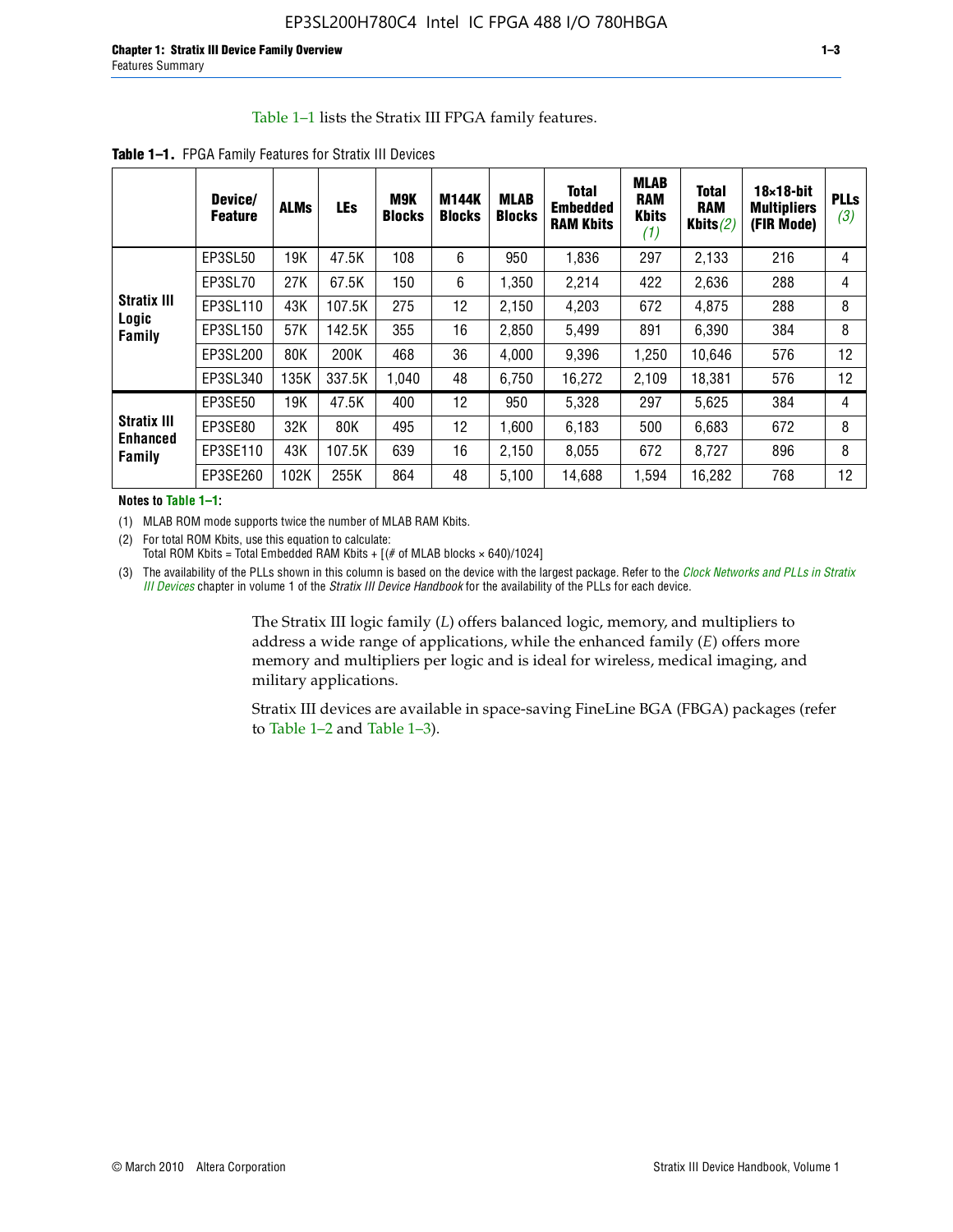Table 1–2 lists the Stratix III FPGA package options and I/O pin counts.

| <b>Device</b> | 484-Pin<br><b>FineLine</b><br>BGA(2) | <b>780-Pin</b><br><b>FineLine</b><br>BGA(2) | 1152-Pin<br><b>FineLine</b><br>BGA(2) | <b>1517-Pin</b><br><b>FineLine BGA</b><br>(3) | <b>1760-Pin</b><br><b>FineLine BGA</b><br>(3) |
|---------------|--------------------------------------|---------------------------------------------|---------------------------------------|-----------------------------------------------|-----------------------------------------------|
| EP3SL50       | 296                                  | 488                                         |                                       |                                               |                                               |
| EP3SL70       | 296                                  | 488                                         |                                       |                                               |                                               |
| EP3SL110      |                                      | 488                                         | 744                                   |                                               |                                               |
| EP3SL150      |                                      | 488                                         | 744                                   |                                               |                                               |
| EP3SL200      |                                      | 488 $(5)$                                   | 744                                   | 976                                           |                                               |
| EP3SL340      |                                      |                                             | 744(4)                                | 976                                           | 1,120                                         |
| EP3SE50       | 296                                  | 488                                         |                                       |                                               |                                               |
| EP3SE80       |                                      | 488                                         | 744                                   |                                               |                                               |
| EP3SE110      |                                      | 488                                         | 744                                   |                                               |                                               |
| EP3SE260      |                                      | 1488(5)                                     | 744                                   | 976                                           |                                               |

**Table 1–2.** Package Options and I/O Pin Counts *(Note 1)*

**Notes to Table 1–2:**

(1) The arrows indicate vertical migration.

- (2) All I/O pin counts include eight dedicated clock inputs (CLK1p, CLK1n, CLK3p, CLK3n, CLK8p, CLK8n, CLK10p, and CLK10n) that can be used for data inputs.
- (3) All I/O pin counts include eight dedicated clock inputs (CLK1p, CLK1n, CLK3p, CLK3n, CLK8p, CLK8n, CLK10p, and CLK10n) and eight dedicated corner PLL clock inputs (PLL\_L1\_CLKp, PLL\_L1\_CLKn, PLL\_L4\_CLKp, PLL\_L4\_CLKn, PLL\_R4\_CLKp, PLL\_R4\_CLKn, PLL\_R1\_CLKp, and PLL\_R1\_CLKn) that can be used for data inputs.
- (4) The EP3SL340 FPGA is offered only in the H1152 package, but not offered in the F1152 package.
- (5) The EP3SE260 and EP3SL200 FPGAs are offered only in the H780 package, but not offered in the F780 package.

All Stratix III devices support vertical migration within the same package (for example, you can migrate between the EP3SL50 and EP3SL70 devices in the 780-pin FineLine BGA package). Vertical migration allows you to migrate to devices whose dedicated pins, configuration pins, and power pins are the same for a given package across device densities.

To ensure that a board layout supports migratable densities within one package offering, enable the applicable vertical migration path within the Quartus® II software. On the Assignments menu, point to **Device** and click **Migration Devices**. You can migrate from the *L* family to the *E* family without increasing the number of LEs available. This minimizes the cost of vertical migration.

Table 1–3 lists the Stratix III FineLine BGA (FBGA) package sizes.

|  |  | <b>Table 1-3.</b> FineLine BGA Package Sizes |
|--|--|----------------------------------------------|
|--|--|----------------------------------------------|

| <b>Dimension</b>     | <b>484 Pin</b> | 780 Pin | <b>1152 Pin</b> | <b>1517 Pin</b> | <b>1760 Pin</b> |
|----------------------|----------------|---------|-----------------|-----------------|-----------------|
| Pitch (mm)           | 1.00           | 1.00    | 1.00            | 1.00            | 1.00            |
| Area $(mm^2)$        | 529            | 841     | 1.225           | 1.600           | 1.849           |
| Length/Width (mm/mm) | 23/23          | 29/29   | 35/35           | 40/40           | 43/43           |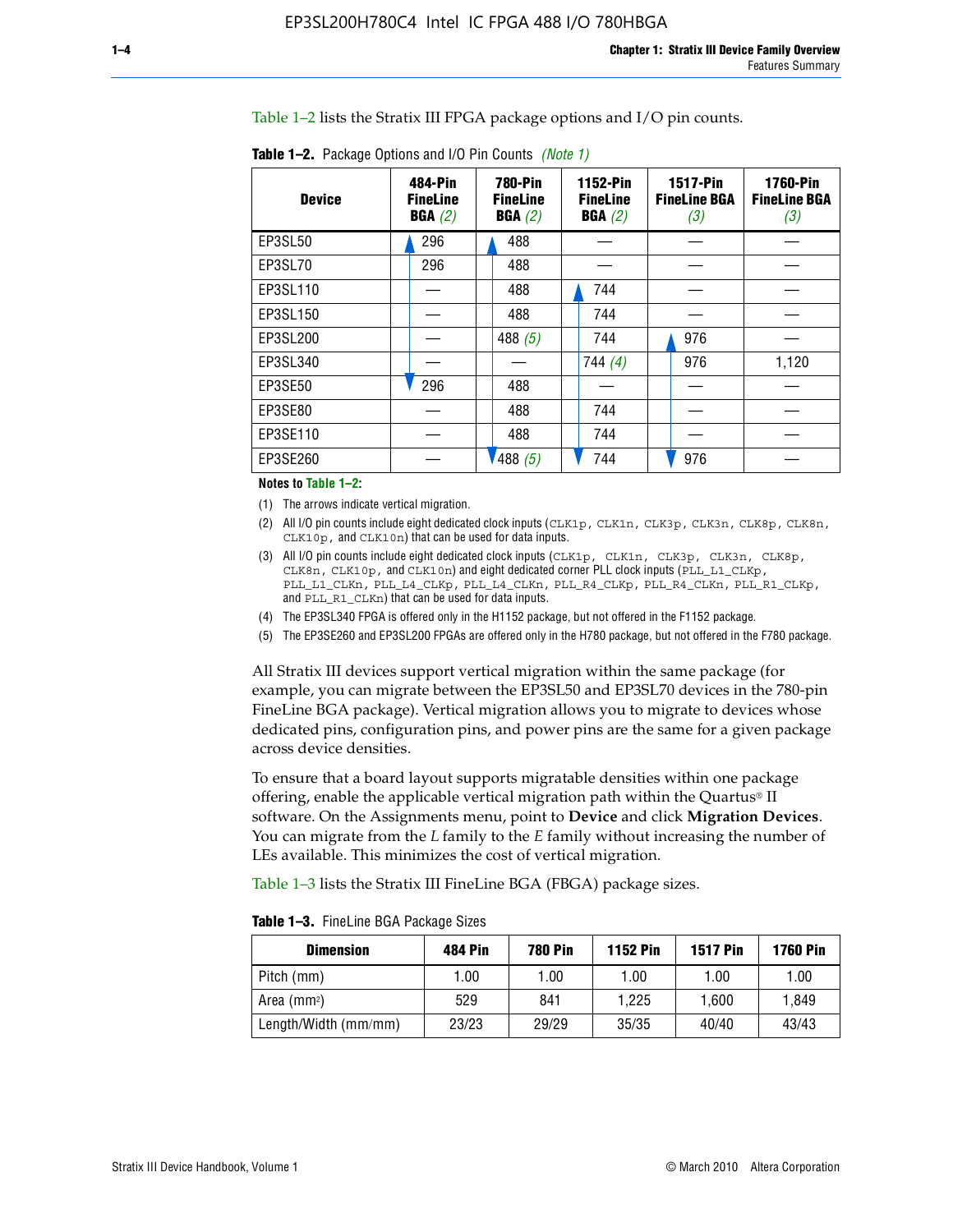Table 1–4 lists the Stratix III Hybrid FineLine BGA (HBGA) package sizes.

**Table 1–4.** Hybrid FineLine BGA Package Sizes

| <b>Dimension</b>        | <b>780 Pin</b> | <b>1152 Pin</b> |
|-------------------------|----------------|-----------------|
| Pitch (mm)              | 1.00           | 1.00            |
| Area (mm <sup>2</sup> ) | 1.089          | 1.600           |
| Length/Width (mm/mm)    | 33/33          | 40/40           |

Stratix III devices are available in up to three speed grades: –2, –3, and –4, with –2 being the fastest. Stratix III devices are offered in both commercial and industrial temperature range ratings with leaded and lead-free packages. Selectable Core Voltage is available in specially marked low-voltage devices (*L* ordering code suffix).

Table 1–5 lists the Stratix III device speed grades.

Table 1-5. Speed Grades for Stratix III Devices (Part 1 of 2)

| <b>Device</b> | <b>Temperature</b><br>Grade | 484 - Pin<br><b>FineLine</b><br><b>BGA</b> | <b>780-Pin</b><br><b>FineLine</b><br><b>BGA</b> | <b>780-Pin</b><br><b>Hybrid</b><br><b>FineLine</b><br><b>BGA</b> | 1152-Pin<br><b>FineLine</b><br><b>BGA</b> | 1152-Pin<br><b>Hybrid</b><br><b>FineLine</b><br><b>BGA</b> | 1517-Pin<br><b>FineLine</b><br><b>BGA</b> | 1760-Pin<br><b>FineLine</b><br><b>BGA</b> |
|---------------|-----------------------------|--------------------------------------------|-------------------------------------------------|------------------------------------------------------------------|-------------------------------------------|------------------------------------------------------------|-------------------------------------------|-------------------------------------------|
| EP3SL50       | Commercial                  | $-2, -3, -4,$<br>$-4L$                     | $-2, -3, -4,$<br>$-4L$                          |                                                                  |                                           |                                                            |                                           |                                           |
|               | Industrial                  | $-3, -4, -4L$                              | $-3, -4, -4L$                                   | $\equiv$                                                         | $\equiv$                                  | $\equiv$                                                   | $\equiv$                                  | $\equiv$                                  |
| EP3SL70       | Commercial                  | $-2, -3, -4,$<br>$-41$                     | $-2, -3, -4,$<br>$-41$                          |                                                                  |                                           |                                                            |                                           |                                           |
|               | Industrial                  | $-3, -4, -4L$                              | $-3, -4, -4L$                                   | $\equiv$                                                         | $\overline{\phantom{0}}$                  | $\overline{\phantom{0}}$                                   | $\overline{\phantom{0}}$                  | $\overline{\phantom{0}}$                  |
| EP3SL110      | Commercial                  |                                            | $-2, -3, -4,$<br>$-4L$                          |                                                                  | $-2, -3, -4,$<br>$-4L$                    |                                                            |                                           |                                           |
|               | Industrial                  | $\equiv$                                   | $-3, -4, -4L$                                   | $\frac{1}{1}$                                                    | $-3, -4, -4L$                             | $\frac{1}{2}$                                              | $\equiv$                                  | $\overline{\phantom{0}}$                  |
| EP3SL150      | Commercial                  |                                            | $-2, -3, -4,$<br>$-41$                          |                                                                  | $-2, -3, -4,$<br>$-41$                    |                                                            |                                           |                                           |
|               | Industrial                  |                                            | $-3, -4, -4L$                                   | $\equiv$                                                         | $-3, -4, -4L$                             |                                                            | $\qquad \qquad -$                         | $\equiv$                                  |
| EP3SL200      | Commercial                  |                                            |                                                 | $-2, -3, -4,$<br>$-4L$                                           | $-2, -3, -4,$<br>$-4L$                    |                                                            | $-2,-3,-4,$<br>$-4L$                      |                                           |
|               | Industrial (1)              | $\equiv$                                   | $\equiv$                                        | $-3, -4, -4L$                                                    | $-3, -4, -4L$                             | $\frac{1}{2}$                                              | $-3, -4, -4L$                             | $\overline{\phantom{0}}$                  |
| EP3SL340      | Commercial                  | $\equiv$                                   | $\qquad \qquad$                                 | $\overbrace{\phantom{12322111}}$                                 | $\overline{\phantom{m}}$                  |                                                            | $-2, -3, -4$ $-2, -3, -4$                 | $-2, -3, -4$                              |
|               | Industrial (1)              | $\overline{\phantom{m}}$                   | $\equiv$                                        | $\equiv$                                                         | $-$                                       |                                                            | $-3, -4, -4$ $-4$ $-3, -4, -4$            | $-3, -4, -4L$                             |
| EP3SE50       | Commercial                  | $-2, -3, -4,$<br>$-4L$                     | $-2, -3, -4,$<br>$-4L$                          |                                                                  |                                           |                                                            |                                           |                                           |
|               | Industrial                  | $-3, -4, -4L$                              | $-3, -4, -4L$                                   | $\equiv$                                                         | $\overline{\phantom{0}}$                  |                                                            |                                           | $\overline{\phantom{0}}$                  |
| EP3SE80       | Commercial                  |                                            | $-2, -3, -4,$<br>$-41$                          |                                                                  | $-2, -3, -4,$<br>$-41$                    |                                                            |                                           |                                           |
|               | Industrial                  | $\overline{\phantom{m}}$                   | $-3, -4, -4L$                                   | $\overbrace{\phantom{1232211}}$                                  | $-3, -4, -4L$                             |                                                            | $\equiv$                                  |                                           |
| EP3SE110      | Commercial                  |                                            | $-2, -3, -4,$<br>$-4L$                          |                                                                  | $-2, -3, -4,$<br>$-41$                    |                                                            |                                           |                                           |
|               | Industrial                  |                                            | $-3, -4, -4L$                                   | $\overline{\phantom{0}}$                                         | $-3, -4, -4L$                             |                                                            |                                           |                                           |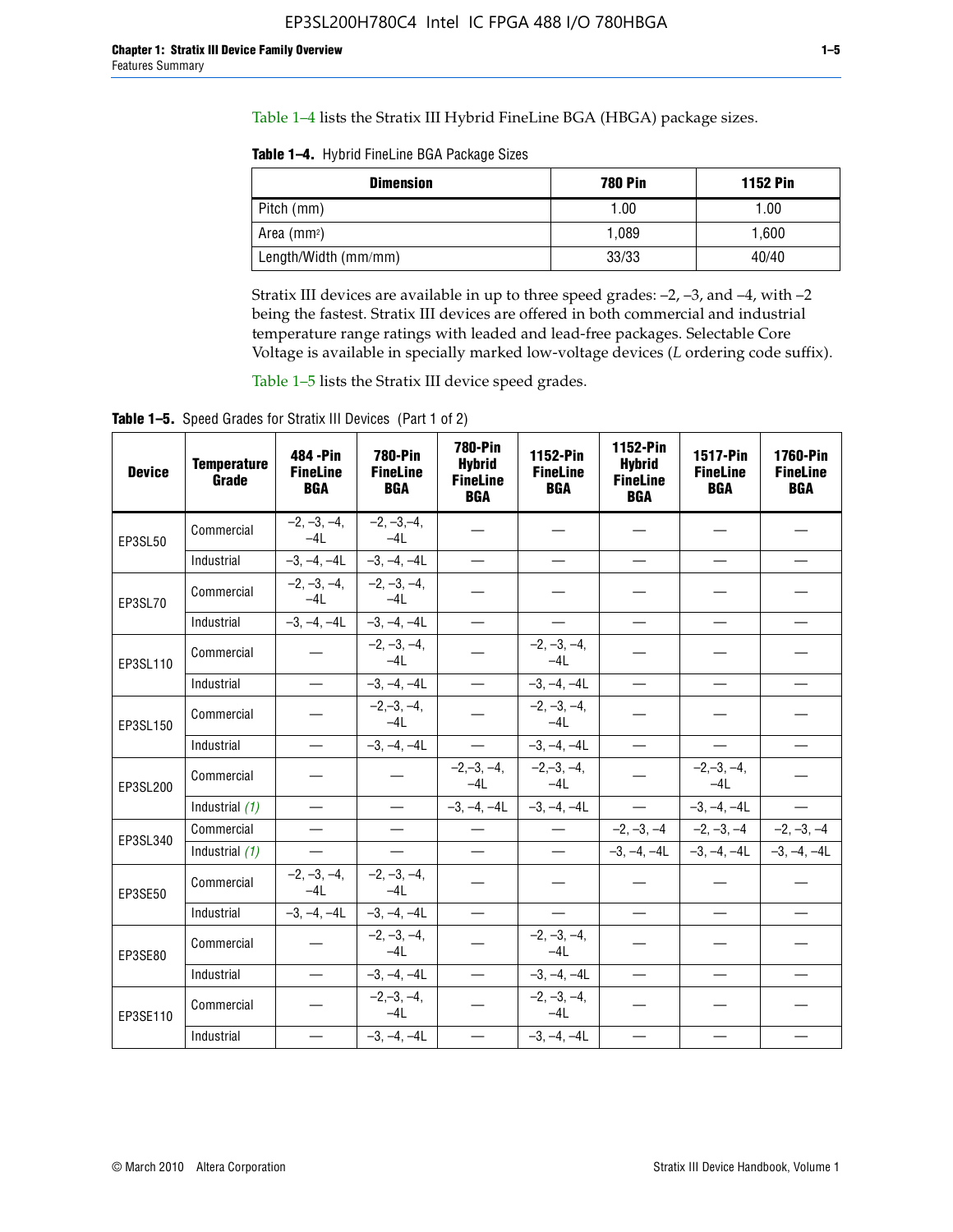| <b>Device</b> | Temperature<br>Grade | 484 - Pin<br><b>FineLine</b><br><b>BGA</b> | <b>780-Pin</b><br><b>FineLine</b><br>BGA | 780-Pin<br><b>Hybrid</b><br><b>FineLine</b><br><b>BGA</b> | <b>1152-Pin</b><br><b>FineLine</b><br><b>BGA</b> | 1152-Pin<br><b>Hybrid</b><br><b>FineLine</b><br><b>BGA</b> | <b>1517-Pin</b><br><b>FineLine</b><br>BGA | <b>1760-Pin</b><br><b>FineLine</b><br>BGA |
|---------------|----------------------|--------------------------------------------|------------------------------------------|-----------------------------------------------------------|--------------------------------------------------|------------------------------------------------------------|-------------------------------------------|-------------------------------------------|
| EP3SE260      | Commercial           |                                            |                                          | $-2, -3, -4,$<br>$-4L$                                    | $-2, -3, -4,$<br>$-4L$                           |                                                            | $-2, -3, -4,$<br>$-4L$                    |                                           |
|               | Industrial $(1)$     |                                            |                                          | $-3, -4, -4L$                                             | $-3, -4, -4L$                                    |                                                            | $-3, -4, -4L$                             |                                           |

**Table 1–5.** Speed Grades for Stratix III Devices (Part 2 of 2)

**Note to Table 1–5:**

(1) For EP3SL340, EP3SL200, and EP3SE260 devices, the industrial junction temperature range for –4L is 0–100°C, regardless of supply voltage.

# **Architecture Features**

The following section describes the various features of the Stratix III family FPGAs.

## **Logic Array Blocks and Adaptive Logic Modules**

The Logic Array Block (LAB) is composed of basic building blocks known as Adaptive Logic Modules (ALMs) that can be configured to implement logic, arithmetic, and register functions. Each LAB consists of ten ALMs, carry chains, shared arithmetic chains, LAB control signals, local interconnect, and register chain connection lines. ALMs are part of a unique, innovative logic structure that delivers faster performance, minimizes area, and reduces power consumption. ALMs expand the traditional 4-input look-up table architecture to 7 inputs, increasing performance by reducing LEs, logic levels, and associated routing. In addition, ALMs maximize DSP performance with dedicated functionality to efficiently implement adder trees and other complex arithmetic functions. The Quartus II Compiler places associated logic in an LAB or adjacent LABs, allowing the use of local, shared arithmetic chain, and register chain connections for performance and area efficiency.

The Stratix III LAB has a new derivative called Memory LAB (or MLAB), which adds SRAM memory capability to the LAB. MLAB is a superset of the LAB and includes all LAB features. MLABs support a maximum of 320 bits of simple dual-port Static Random Access Memory (SRAM). Each ALM in an MLAB can be configured as a 16×2 block, resulting in a configuration of 16×20 simple dual port SRAM block. MLAB and LAB blocks always co-exist as pairs in all Stratix III families, allowing up to 50% of the logic (LABs) to be traded for memory (MLABs).



f For more information about LABs and ALMs, refer to the *[Logic Array Blocks and](http://www.altera.com/literature/hb/stx3/stx3_siii51002.pdf)  [Adaptive Logic Modules in Stratix III Devices](http://www.altera.com/literature/hb/stx3/stx3_siii51002.pdf)* chapter.



For more information about MLAB modes, features and design considerations, refer to the *[TriMatrix Embedded Memory Blocks in Stratix III Devices](http://www.altera.com/literature/hb/stx3/stx3_siii51004.pdf)* chapter.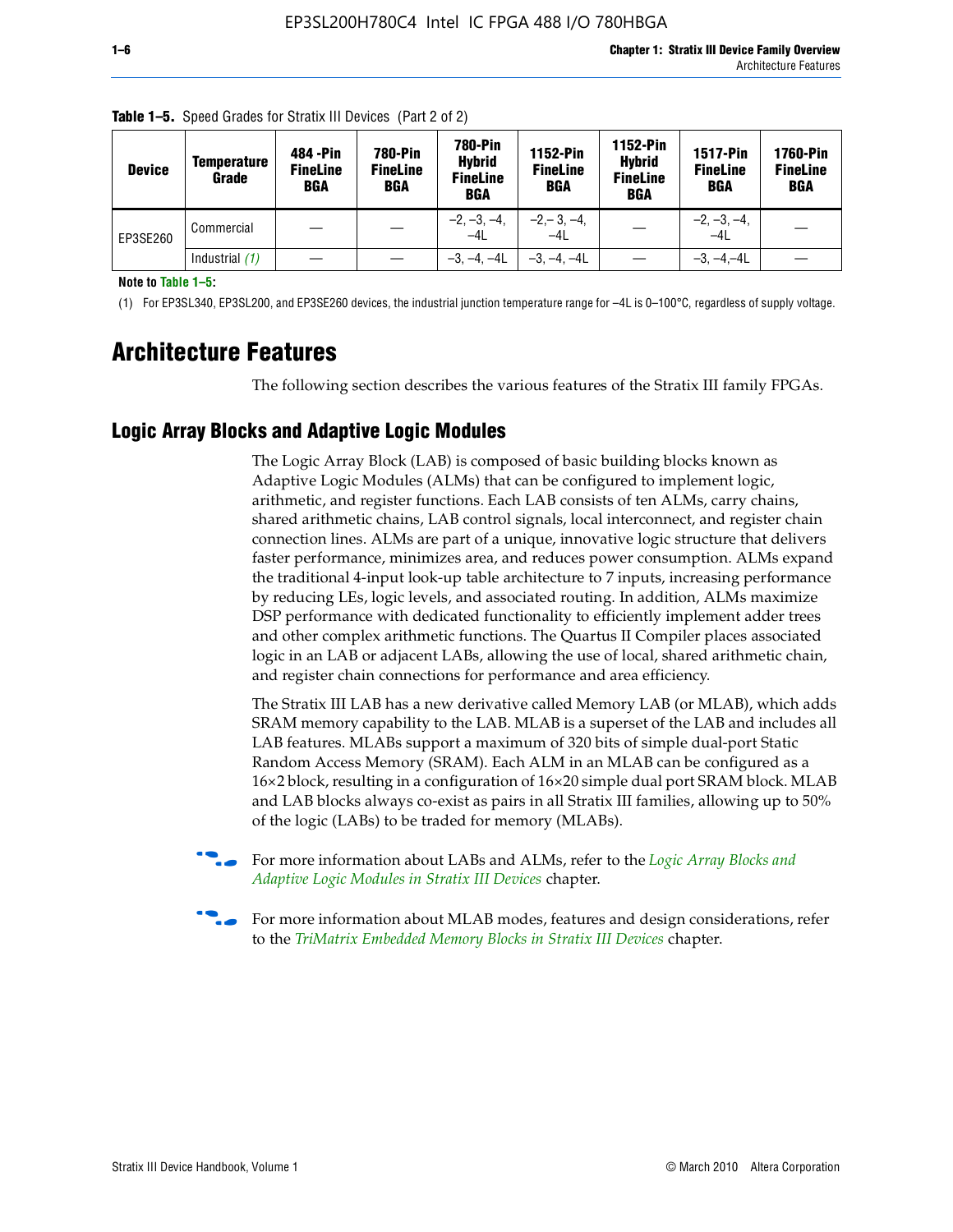#### **MultiTrack Interconnect**

In the Stratix III architecture, connections between ALMs, TriMatrix memory, DSP blocks, and device I/O pins are provided by the MultiTrack interconnect structure with DirectDrive technology. The MultiTrack interconnect consists of continuous, performance-optimized row and column interconnects that span fixed distances. A routing structure with fixed length resources for all devices allows predictable and repeatable performance when migrating through different device densities. The MultiTrack interconnect provides 1-hop connection to 34 adjacent LABs, 2-hop connections to 96 adjacent LABs and 3-hop connections to 160 adjacent LABs.

DirectDrive technology is a deterministic routing technology that ensures identical routing resource usage for any function regardless of placement in the device. The MultiTrack interconnect and DirectDrive technology simplify the integration stage of block-based designing by eliminating the reoptimization cycles that typically follow design changes and additions. The Quartus II Compiler also automatically places critical design paths on faster interconnects to improve design performance.

#### **For more information, refer to the** *[MultiTrack Interconnect in Stratix III Devices](http://www.altera.com/literature/hb/stx3/stx3_siii51003.pdf)* **chapter.**

#### **TriMatrix Embedded Memory Blocks**

TriMatrix embedded memory blocks provide three different sizes of embedded SRAM to efficiently address the needs of Stratix III FPGA designs. TriMatrix memory includes the following blocks:

- 320-bit MLAB blocks optimized to implement filter delay lines, small FIFO buffers, and shift registers
- 9-Kbit M9K blocks that can be used for general purpose memory applications
- 144-Kbit M144K blocks that are ideal for processor code storage, packet and video frame buffering

Each embedded memory block can be independently configured to be a single- or dual-port RAM, ROM, or shift register via the Quartus II MegaWizard™ Plug-In Manager. Multiple blocks of the same type can also be stitched together to produce larger memories with minimal timing penalty. TriMatrix memory provides up to 16,272 Kbits of embedded SRAM at up to 600 MHz operation.

For more information about TriMatrix memory blocks, modes, features, and design considerations, refer to the *[TriMatrix Embedded Memory Blocks in Stratix III Devices](http://www.altera.com/literature/hb/stx3/stx3_siii51004.pdf)* chapter.

#### **DSP Blocks**

Stratix III devices have dedicated high-performance digital signal processing (DSP) blocks optimized for DSP applications requiring high data throughput. Stratix III devices provide you with the ability to implement various high-performance DSP functions easily. Complex systems such as WiMAX, 3GPP WCDMA, CDMA2000, voice over Internet Protocol (VoIP), H.264 video compression, and high-definition television (HDTV) require high-performance DSP blocks to process data. These system designs typically use DSP blocks to implement finite impulse response (FIR) filters, complex FIR filters, infinite impulse response (IIR) filters, fast Fourier transform (FFT) functions, and discrete cosine transform (DCT) functions.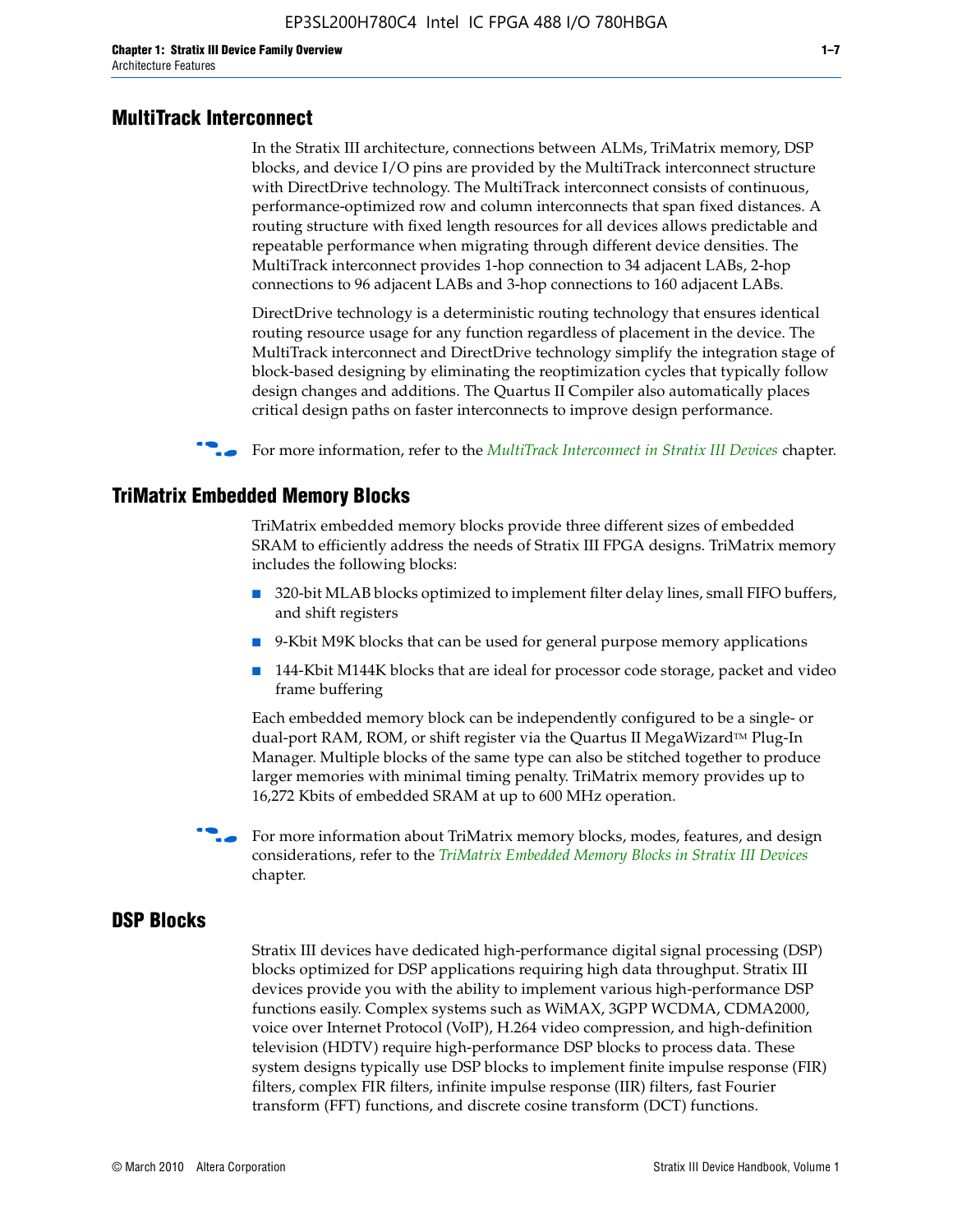Stratix III devices have up to 112 DSP blocks. The architectural highlights of the Stratix III DSP block are the following:

- High-performance, power optimized, fully pipelined multiplication operations
- Native support for 9-bit, 12-bit, 18-bit, and 36-bit word lengths
- Native support for 18-bit complex multiplications
- Efficient support for floating point arithmetic formats (24-bit for Single Precision and 53-bit for Double Precision)
- Signed and unsigned input support
- Built-in addition, subtraction, and accumulation units to efficiently combine multiplication results
- Cascading 18-bit input bus to form tap-delay lines
- Cascading 44-bit output bus to propagate output results from one block to the next block
- Rich and flexible arithmetic rounding and saturation units
- Efficient barrel shifter support
- Loopback capability to support adaptive filtering

DSP block multipliers can optionally feed an adder/subtractor or accumulator in the block depending on user configuration. This option saves ALM routing resources and increases performance, because all connections and blocks are inside the DSP block. Additionally, the DSP Block input registers can efficiently implement shift registers for FIR filter applications, and the Stratix III DSP blocks support rounding and saturation. The Quartus II software includes megafunctions that control the mode of operation of the DSP blocks based on user parameter settings.

f For more information, refer to the *[DSP Blocks in Stratix III Devices](http://www.altera.com/literature/hb/stx3/stx3_siii51005.pdf)* chapter.

#### **Clock Networks and PLLs**

Stratix III devices provide dedicated Global Clock Networks (GCLKs), Regional Clock Networks (RCLKs), and Periphery Clock Networks (PCLKs). These clocks are organized into a hierarchical clock structure that provides up to 104 unique clock domains (16 GCLK + 88 RCLK) within the Stratix III device and allows for up to 38 (16 GCLK + 22 RCLK) unique GCLK/RCLK clock sources per device quadrant.

Stratix III devices deliver abundant PLL resources with up to 12 PLLs per device and up to 10 outputs per PLL. Every output can be independently programmed, creating a unique, customizable clock frequency. Inherent jitter filtration and fine granularity control over multiply, divide ratios, and dynamic phase-shift reconfiguration provide the high-performance precision required in today's high-speed applications. Stratix III PLLs are feature rich, supporting advanced capabilities such as clock switchover, reconfigurable phase shift, PLL reconfiguration, and reconfigurable bandwidth. PLLs can be used for general-purpose clock management supporting multiplication, phase shifting, and programmable duty cycle. Stratix III PLLs also support external feedback mode, spread-spectrum input clock tracking, and post-scale counter cascading.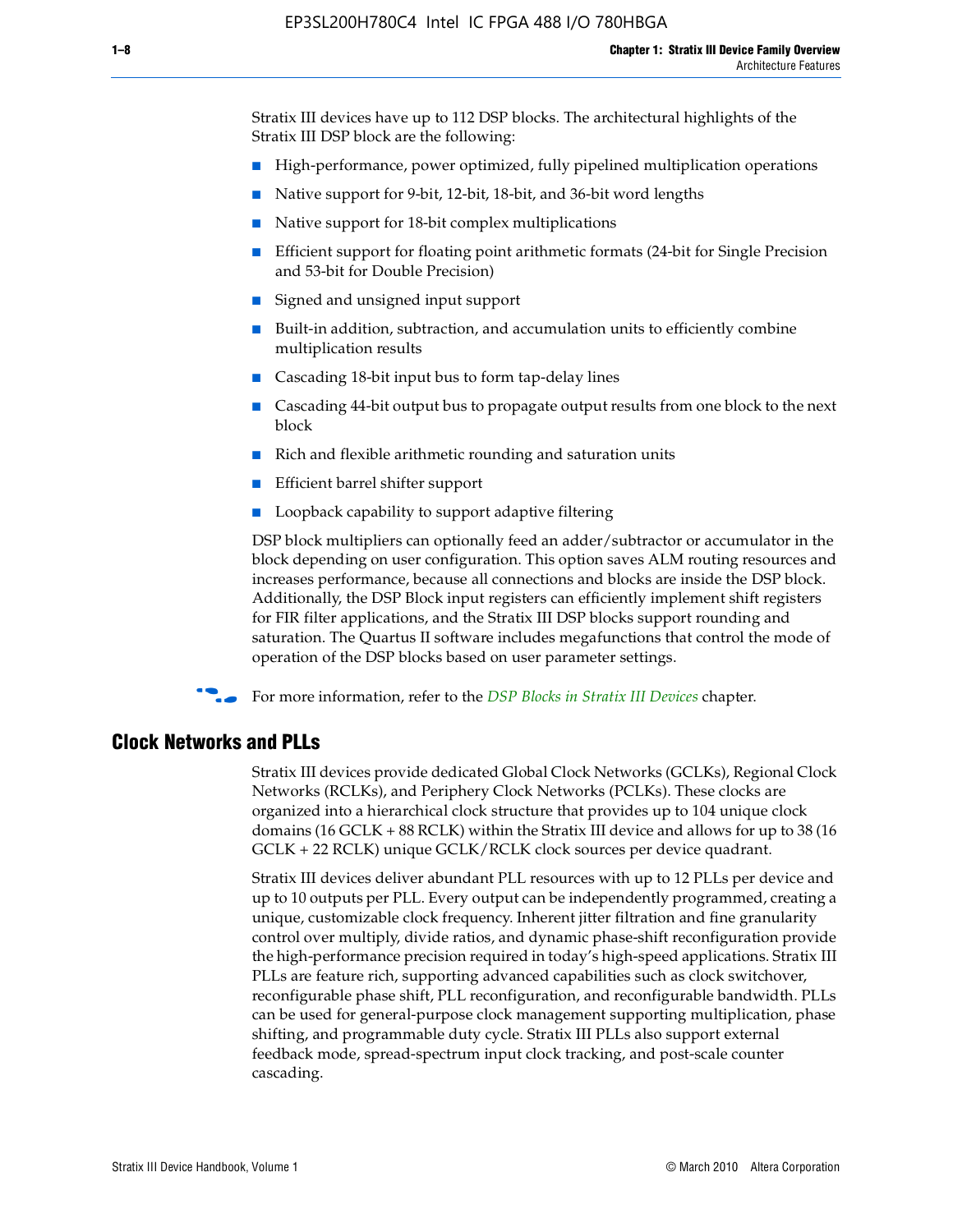f For more information, refer to the *[Clock Networks and PLLs in Stratix III Devices](http://www.altera.com/literature/hb/stx3/stx3_siii51006.pdf)* chapter.

## **I/O Banks and I/O Structure**

Stratix III devices contain up to 24 modular I/O banks, each of which contains 24, 32, 36, 40, or 48 I/Os. This modular bank structure improves pin efficiency and eases device migration. The I/O banks contain circuitry to support external memory interfaces at speeds up to 533 MHz and high-speed differential I/O interfaces meeting up to 1.6 Gbps performance. It also supports high-speed differential inputs and outputs running at speeds up to 800 MHz.

Stratix III devices support a wide range of industry I/O standards, including single-ended, voltage referenced single-ended, and differential I/O standards. The Stratix III I/O supports programmable bus hold, programmable pull-up resistor, programmable slew rate, programmable drive strength, programmable output delay control, and open-drain output. Stratix III devices also support on-chip series  $(R<sub>s</sub>)$  and on-chip parallel  $(R_T)$  termination with auto calibration for single-ended I/O standards and on-chip differential termination  $(R_D)$  for LVDS I/O standards on Left/Right I/O banks. Dynamic OCT is also supported on bi-directional I/O pins in all I/O banks.

**For more information, refer to the** *[Stratix III Device I/O Features](http://www.altera.com/literature/hb/stx3/stx3_siii51007.pdf)* **chapter.** 

## **External Memory Interfaces**

The Stratix III I/O structure has been completely redesigned to provide flexibility and enable high-performance support for existing and emerging external memory standards such as DDR, DDR2, DDR3, QDR II, QDR II+, and RLDRAM II at frequencies of up to 533 MHz.

Packed with features such as dynamic on-chip termination, trace mismatch compensation, read/write leveling, half-rate registers, and 4-to 36-bit programmable DQ group widths, Stratix III I/Os supply the built-in functionality required for rapid and robust implementation of external memory interfaces. Double data-rate support is found on all sides of the Stratix III device. Stratix III devices provide an efficient architecture to quickly and easily fit wide external memory interfaces exactly where you want them.

A self-calibrating soft IP core (ALTMEMPHY), optimized to take advantage of the Stratix III device I/O, along with the Quartus II timing analysis tool (TimeQuest), provide the total solution for the highest reliable frequency of operation across process voltage and temperature.

f For more information about external memory interfaces, refer to the *[External Memory](http://www.altera.com/literature/hb/stx3/stx3_siii51008.pdf)  [Interfaces in Stratix III Devices](http://www.altera.com/literature/hb/stx3/stx3_siii51008.pdf)* chapter.

#### **High-Speed Differential I/O Interfaces with DPA**

Stratix III devices contain dedicated circuitry for supporting differential standards at speeds up to 1.6 Gbps. The high-speed differential I/O circuitry supports the following high-speed I/O interconnect standards and applications: Utopia IV, SPI-4.2, SFI-4, 10 Gigabit Ethernet XSBI, Rapid I/O, and NPSI. Stratix III devices support 2×, 4×, 6×, 7×, 8×, and 10× SERDES modes for high-speed differential I/O interfaces and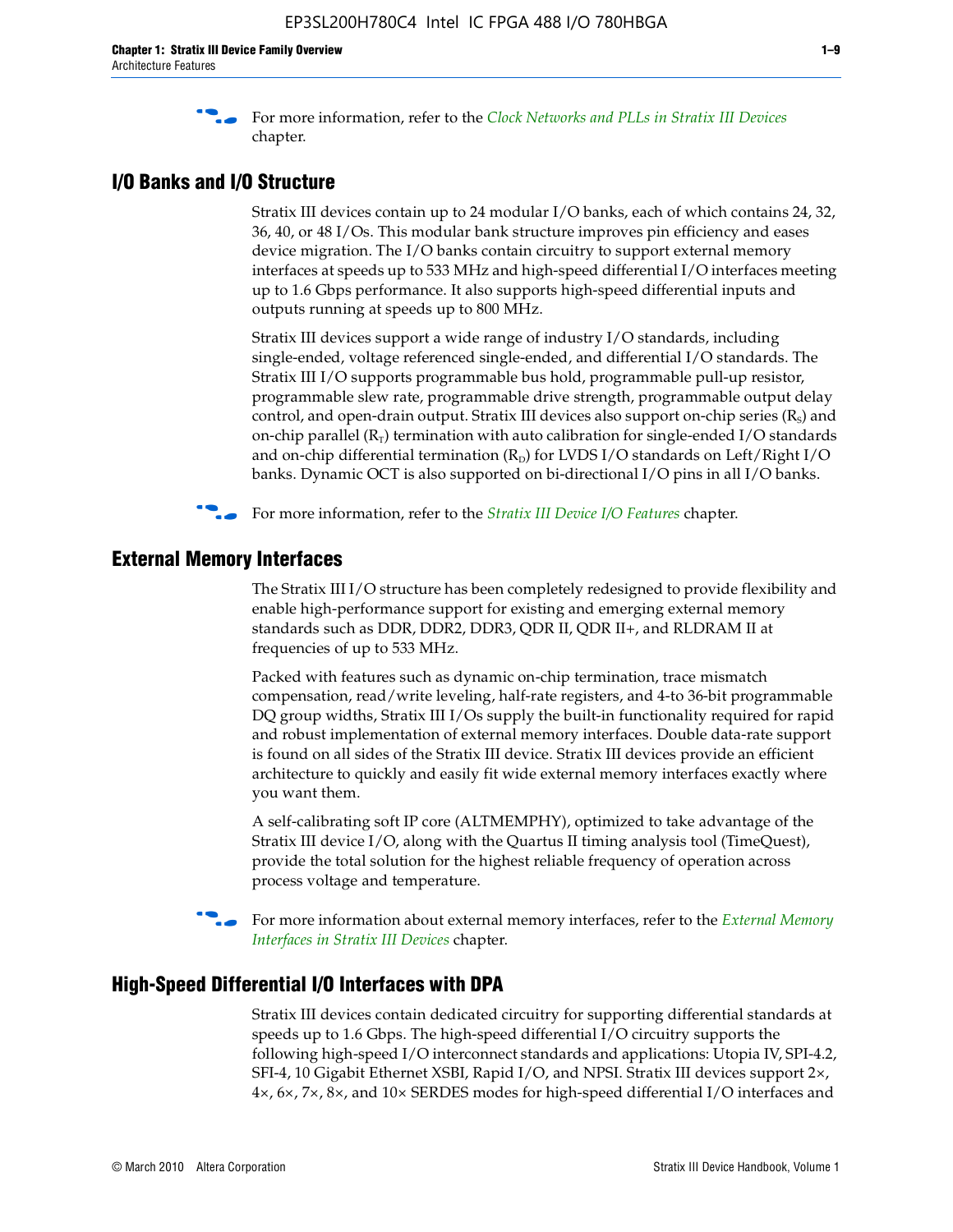4×, 6×, 7×, 8×, and 10× SERDES modes when using the dedicated DPA circuitry. DPA minimizes bit errors, simplifies PCB layout and timing management for high-speed data transfer, and eliminates channel-to-channel and channel-to-clock skew in high-speed data transmission systems. Soft CDR can also be implemented, enabling low-cost 1.6-Gbps clock embedded serial links.

Stratix III devices have the following dedicated circuitry for high-speed differential I/O support:

- Differential I/O buffer
- Transmitter serializer
- Receiver deserializer
- Data realignment
- Dynamic phase aligner (DPA)
- Soft CDR functionality
- Synchronizer (FIFO buffer)
- PLLs

**for more information, refer to the** *High Speed Differential I/O Interfaces with DPA in [Stratix III Devices](http://www.altera.com/literature/hb/stx3/stx3_siii51009.pdf)* chapter.

#### **Hot Socketing and Power-On Reset**

Stratix III devices are hot-socketing compliant. Hot socketing is also known as hot plug-in or hot swap, and power sequencing support without the use of any external devices. Robust on-chip hot-socketing and power-sequencing support ensures proper device operation independent of the power-up sequence. You can insert or remove a Stratix III board in a system during system operation without causing undesirable effects to the running system bus or the board that was inserted into the system.

The hot-socketing feature makes it easier to use Stratix III devices on PCBs that also contain a mixture of 3.3-V, 3.0-V, 2.5-V, 1.8-V, 1.5-V, and 1.2-V devices. With the Stratix III hot socketing feature, you do not need to ensure a specific power-up sequence for each device on the board.

f For more information, refer to the *[Hot Socketing and Power-On Reset in Stratix III](http://www.altera.com/literature/hb/stx3/stx3_siii51010.pdf)  [Device](http://www.altera.com/literature/hb/stx3/stx3_siii51010.pdf)s* chapter.

#### **Configuration**

Stratix III devices are configured using one of the following four configuration schemes:

- Fast passive parallel (FPP)
- Fast active serial (AS)
- Passive serial (PS)
- Joint Test Action Group (JTAG)

All configuration schemes use either an external controller (for example, a  $MAX<sup>®</sup>$  II device or microprocessor), a configuration device, or a download cable.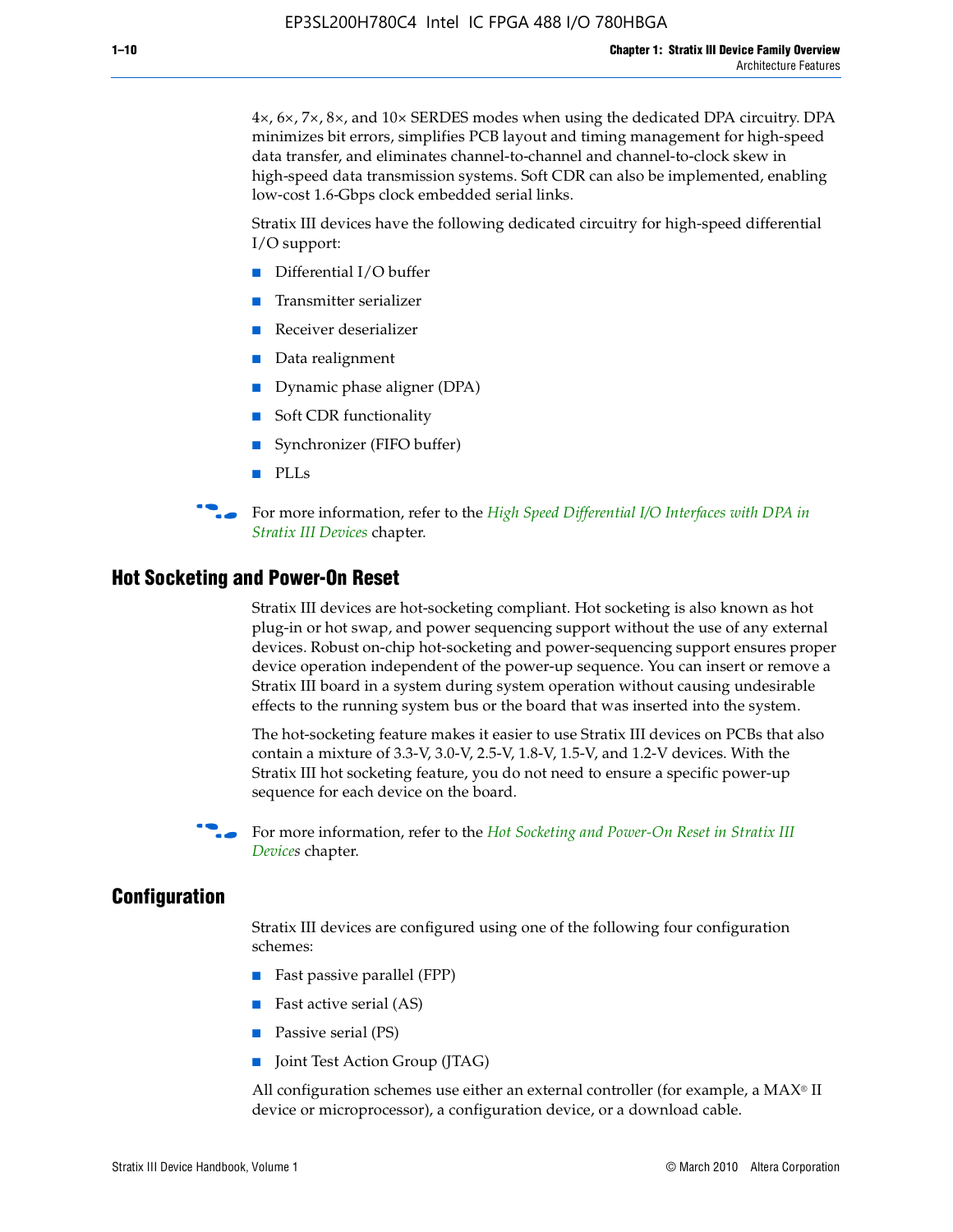Stratix III devices support configuration data decompression, which saves configuration memory space and time. This feature allows you to store compressed configuration data in configuration devices or other memory and transmit this compressed bitstream to Stratix III devices. During configuration, the Stratix III device decompresses the bitstream in real time and programs its SRAM cells.

Stratix III devices support decompression in the FPP when using a MAX II device/microprocessor plus flash, fast AS, and PS configuration schemes. The Stratix III decompression feature is not available in the FPP when using the enhanced configuration device and JTAG configuration schemes.

For more information, refer to the *[Configuring Stratix III Devices](http://www.altera.com/literature/hb/stx3/stx3_siii51011.pdf)* chapter.

### **Remote System Upgrades**

Stratix III devices feature remote system upgrade capability, allowing error-free deployment of system upgrades from a remote location securely and reliably. Soft logic (either the Nios embedded processor or user logic) implemented in a Stratix III device can download a new configuration image from a remote location, store it in configuration memory, and direct the dedicated remote system upgrade circuitry to initiate a reconfiguration cycle. The dedicated circuitry performs error detection during and after the configuration process, and can recover from an error condition by reverting back to a safe configuration image, and provides error status information. This dedicated remote system upgrade circuitry is unique to Stratix series FPGAs and helps to avoid system downtime.



**For more information, refer to the** *[Remote System Upgrades with Stratix III Devices](http://www.altera.com/literature/hb/stx3/stx3_siii51012.pdf)* chapter.

#### **IEEE 1149.1 (JTAG) Boundary-Scan Testing**

Stratix III devices support the JTAG IEEE Std. 1149.1 specification. The Boundary-Scan Test (BST) architecture offers the capability to test pin connections without using physical test probes and capture functional data while a device is operating normally. Boundary-scan cells in the Stratix III device can force signals onto pins or capture data from pin or logic array signals. Forced test data is serially shifted into the boundary-scan cells. Captured data is serially shifted out and externally compared to expected results. In addition to BST, you can use the IEEE Std. 1149.1 controller for Stratix III device in-circuit reconfiguration (ICR).

For more information, refer to the *IEEE 1149.1 (JTAG) Boundary Scan Testing in [Stratix III Devices](http://www.altera.com/literature/hb/stx3/stx3_siii51013.pdf)* chapter.

#### **Design Security**

Stratix III devices are high-density, high-performance FPGAs with support for 256-bit volatile and non-volatile security keys to protect designs against copying, reverse engineering, and tampering. Stratix III devices have the ability to decrypt a configuration bitstream using the Advanced Encryption Standard (AES) algorithm, an industry standard encryption algorithm that is FIPS-197 certified and requires a 256-bit security key.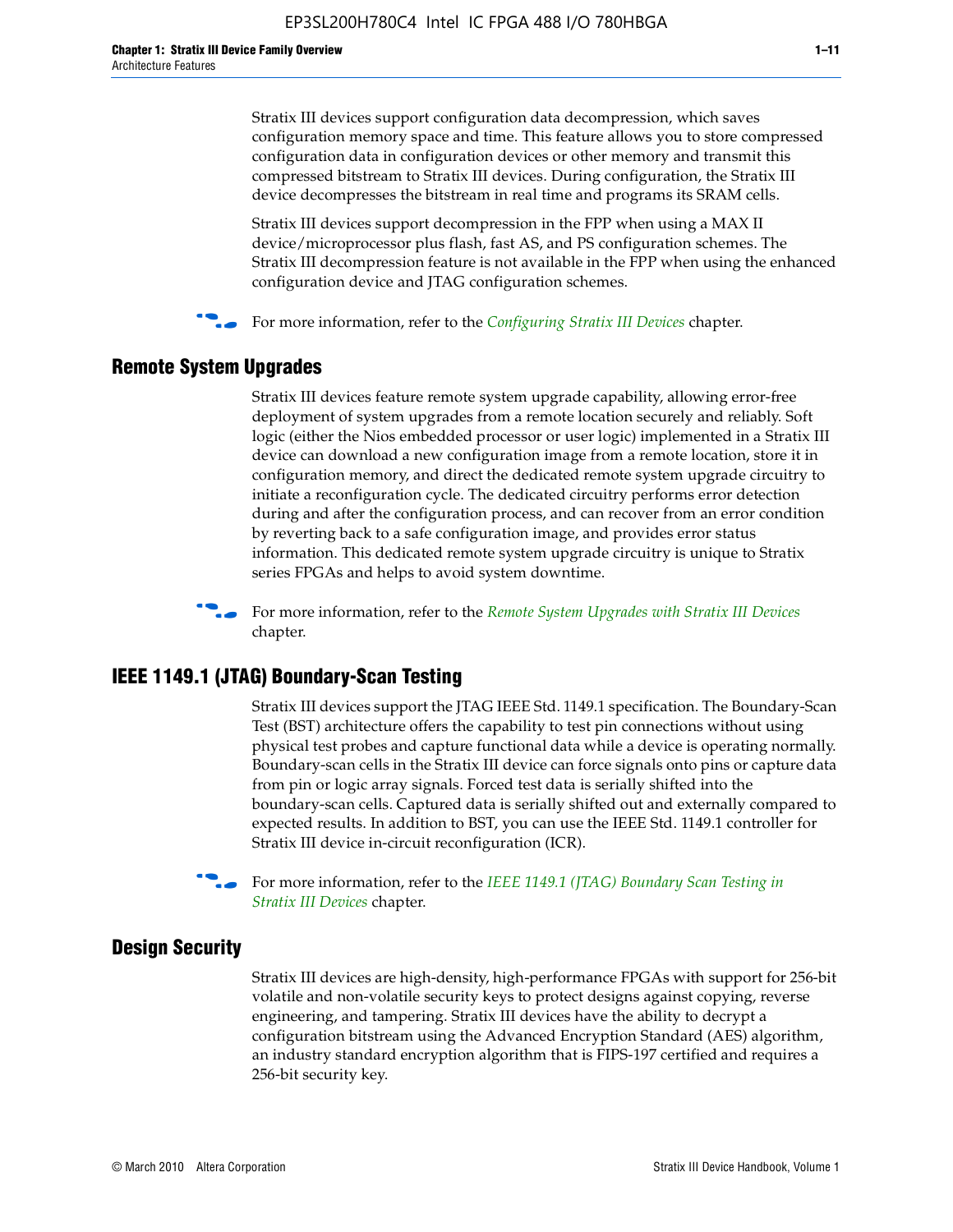The design security feature is available when configuring Stratix III FPGAs using the fast passive parallel (FPP) configuration mode with an external host (such as a MAX II device or microprocessor), or when using fast active serial (AS) or passive serial (PS) configuration schemes.

f For more information about the design security feature, refer to the *[Design Security in](http://www.altera.com/literature/hb/stx3/stx3_siii51014.pdf)  [Stratix III Devices](http://www.altera.com/literature/hb/stx3/stx3_siii51014.pdf)* chapter.

#### **SEU Mitigation**

Stratix III devices have built-in error detection circuitry to detect data corruption due to soft errors in the configuration random-access memory (CRAM) cells. This feature allows all CRAM contents to be read and verified continuously during user mode operation to match a configuration-computed CRC value. The enhanced CRC circuit and frame-based configuration architecture allows detection and location of multiple, single, and adjacent bit errors which, in conjunction with a soft circuit supplied as a reference design, allows don't-care soft errors in the CRAM to be ignored during device operation. This provides a steep decrease in the effective soft error rate, increasing system reliability.

On-chip memory block SEU mitigation is also offered using the ninth bit and a configurable megafunction in the Quartus II software for MLAB and M9K blocks while the M144K memory blocks have built-in error correction code (ECC) circuitry.

For more information about the dedicated error detection circuitry, refer to the *SEU [Mitigation in Stratix III Devices](http://www.altera.com/literature/hb/stx3/stx3_siii51015.pdf)* chapter.

#### **Programmable Power**

Stratix III delivers Programmable Power, the only FPGA with user programmable power options balancing today's power and performance requirements. Stratix III devices utilize the most advanced power-saving techniques, including a variety of process, circuit, and architecture optimizations and innovations. In addition, user controllable power reduction techniques provide an optimal balance of performance and power reduction specific for each design configured into the Stratix III FPGA. The Quartus II software (starting from version 6.1) automatically optimizes designs to meet the performance goals while simultaneously leveraging the programmable power-saving options available in the Stratix III FPGA without the need for any changes to the design flow.

For more information about Programmable Power in Stratix III devices, refer to the following documents:

- *[Programmable Power and Temperature Sensing Diode in Stratix III Devices](http://www.altera.com/literature/hb/stx3/stx3_siii51016.pdf)* chapter
- *[AN 437: Power Optimization in Stratix III FPGAs](http://www.altera.com/literature/an/AN437.pdf)*
- *[Stratix III Programmable Power White Paper](http://www.altera.com/literature/wp/wp-01006.pdf)*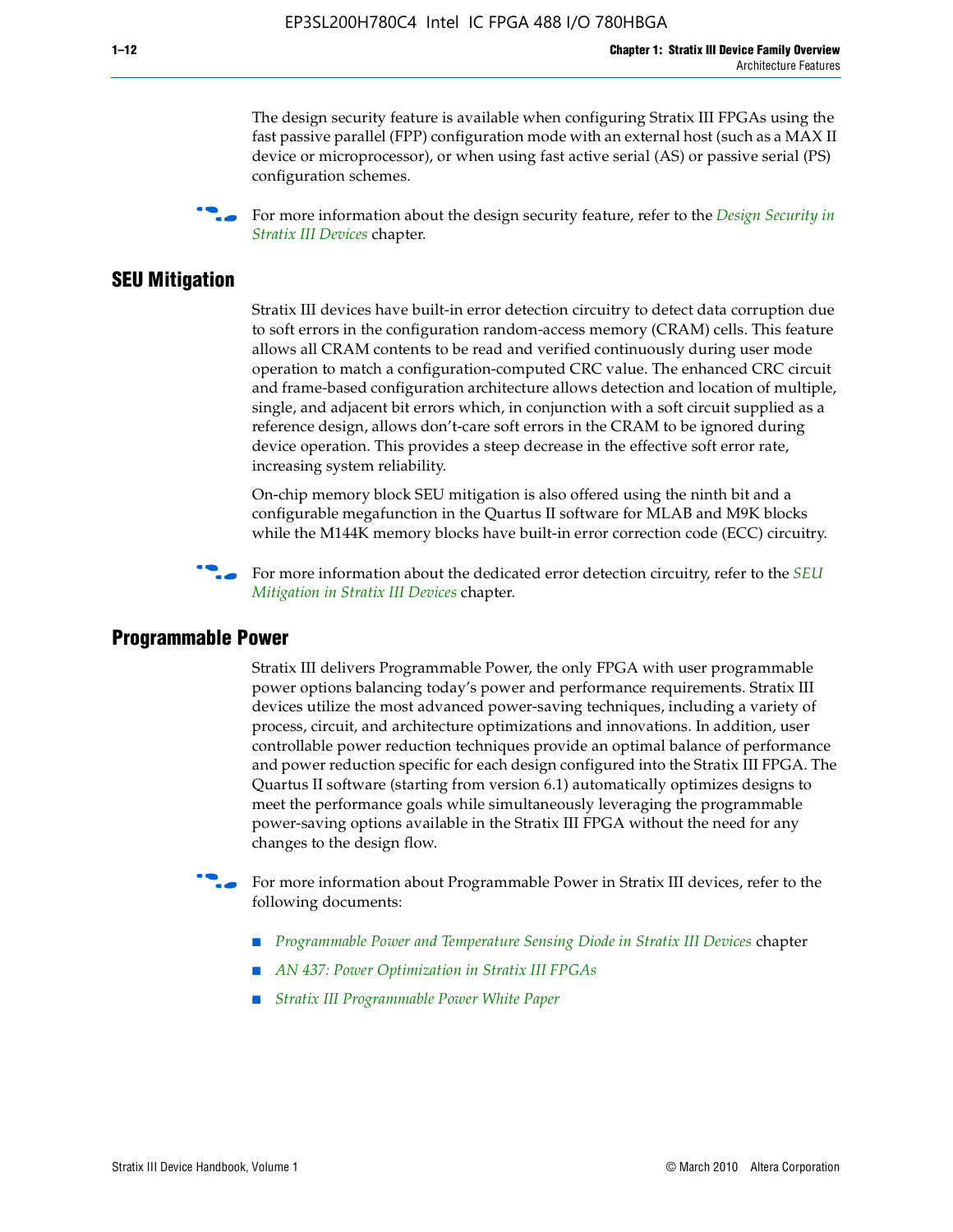## **Signal Integrity**

Stratix III devices simplify the challenge of signal integrity through a number of chip, package, and board level enhancements to enable efficient high-speed data transfer into and out of the device. These enhancements include:

- 8:1:1 user I/O/Gnd/V<sub>cc</sub> ratio to reduce the loop inductance in the package
- Dedicated power supply for each I/O bank, limit of I/Os is 24 to 48 I/Os per bank, to help limit simultaneous switching noise
- Programmable slew-rate support with up to four settings to match desired I/O standard, control noise, and overshoot
- Programmable output-current drive strength support with up to six settings to match desired I/O standard performance
- Programmable output-delay support to control rise/fall times and adjust duty cycle, compensate for skew, and reduce simultaneous switching outputs (SSO) noise
- Dynamic OCT with auto calibration support for series and parallel OCT and differential OCT support for LVDS I/O standard on the left/right banks
- For mor[e](http://www.altera.com/literature/hb/qts/quartusii_handbook.pdf) information about SI support in the Quartus II software, refer to the *[Quartus II Handbook](http://www.altera.com/literature/hb/qts/quartusii_handbook.pdf)*.

For more information about how to use the various configuration, PLL, external memory interfaces, I/O, high-speed differential I/O, power, and JTAG pins, refer to the *[Stratix III Device Family Pin Connection Guidelines](http://www.altera.com/literature/dp/stx3/PCG-01004.pdf)*.

# **Reference and Ordering Information**

The following section describes Stratix III device software support and ordering information.

## **Software Support**

Stratix III devices are supported by the Altera Quartus II design software, version 6.1 and later, which provides a comprehensive environment for system-on-a-programmable-chip (SOPC) design. The Quartus II software includes HDL and schematic design entry, compilation and logic synthesis, full simulation and advanced timing analysis, SignalTap® II logic analyzer, and device configuration.

**For more information about the [Quartus II](http://www.altera.com/literature/hb/qts/quartusii_handbook.pdf) software features, refer to the** *Quartus II* **<b>Fig. 7** *[Handbook](http://www.altera.com/literature/hb/qts/quartusii_handbook.pdf)*.

The Quartus II software supports a variety of operating systems. The specific operating system for the Quartus II software can be obtained from the Quartus II **Readme.txt** file or the *[Operating System Support](http://www.altera.com/support/software/os_support/oss-index.html)* section of the Altera website. It also supports seamless integration with industry-leading EDA tools through the NativeLink® interface.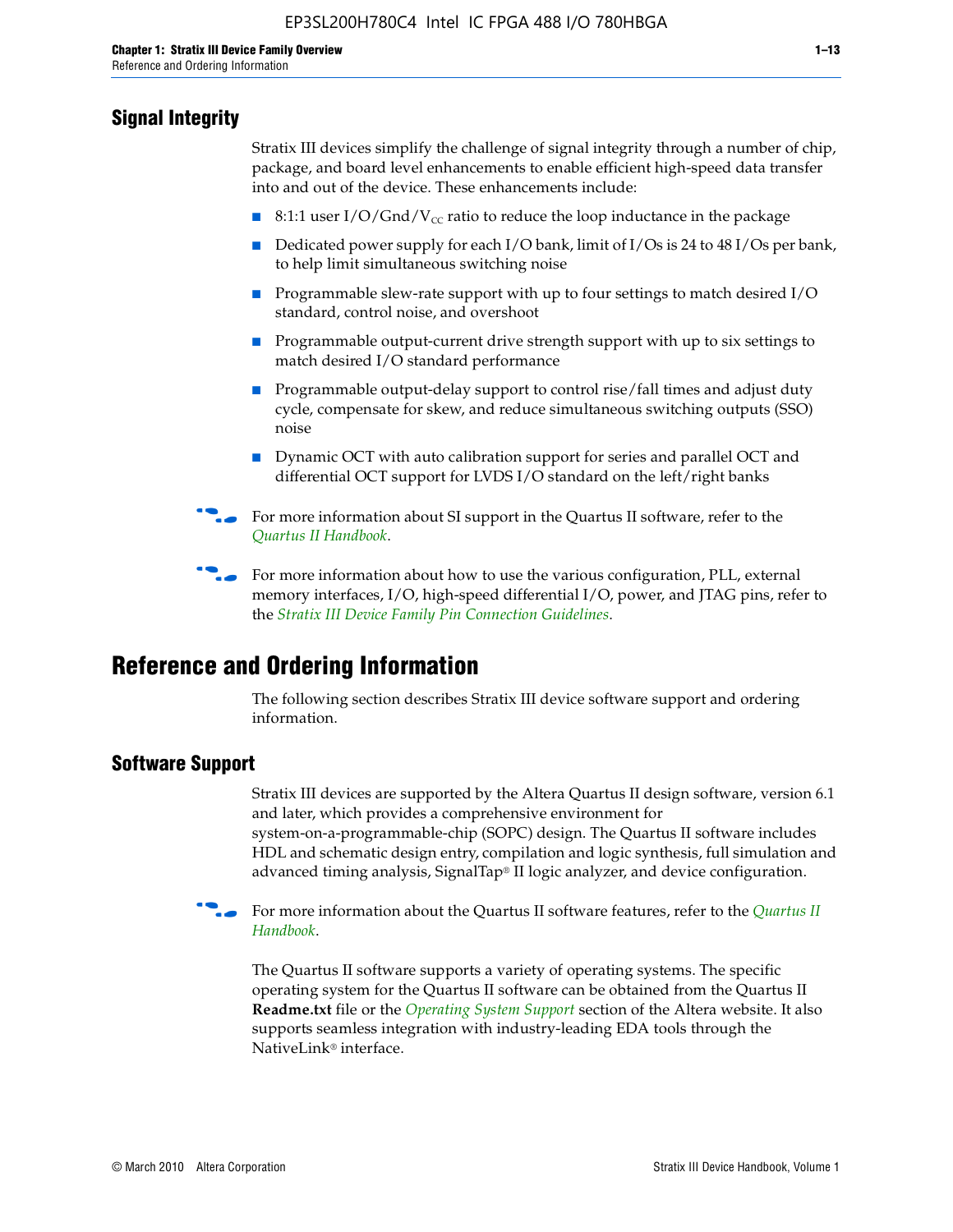# **Ordering Information**

Figure 1–1 shows the ordering codes for Stratix III devices.

For more information about a specific package, refer to the *Stratix III Device Package [Information](http://www.altera.com/literature/hb/stx3/stx3_siii51017.pdf)* chapter.





# **[C](http://www.altera.com/literature/hb/stx3/stx3_siii51012.pdf)hapter Revision History**

Table 1–6 lists the revision history for this chapter.

| <b>Table 1–6.</b> Chapter Revision History (Part 1 of 2) |  |  |  |  |  |
|----------------------------------------------------------|--|--|--|--|--|
|----------------------------------------------------------|--|--|--|--|--|

| <b>Date</b>       | <b>Version</b> | <b>Changes Made</b>                                          |
|-------------------|----------------|--------------------------------------------------------------|
|                   |                | Updated for the Quartus II software version 9.1 SP2 release: |
| <b>March 2010</b> | 1.8            | <b>u</b> Updated Table $1-2$ .                               |
|                   |                | ■ Updated "I/O Banks and I/O Structure" section.             |
| May 2009          | 1.7            | Updated "Software" and "Signal Integrity" sections.          |
|                   |                | Updated "Features" section.                                  |
| February 2009     | 1.6            | <b>u</b> Updated Table $1-1$ .                               |
|                   |                | Removed "Referenced Documents" section.                      |
|                   |                | ■ Updated "Features" section.                                |
| October 2008      | 1.5            | ■ Updated Table 1–1 and Table 1–5.                           |
|                   |                | <b>Updated New Document Format.</b>                          |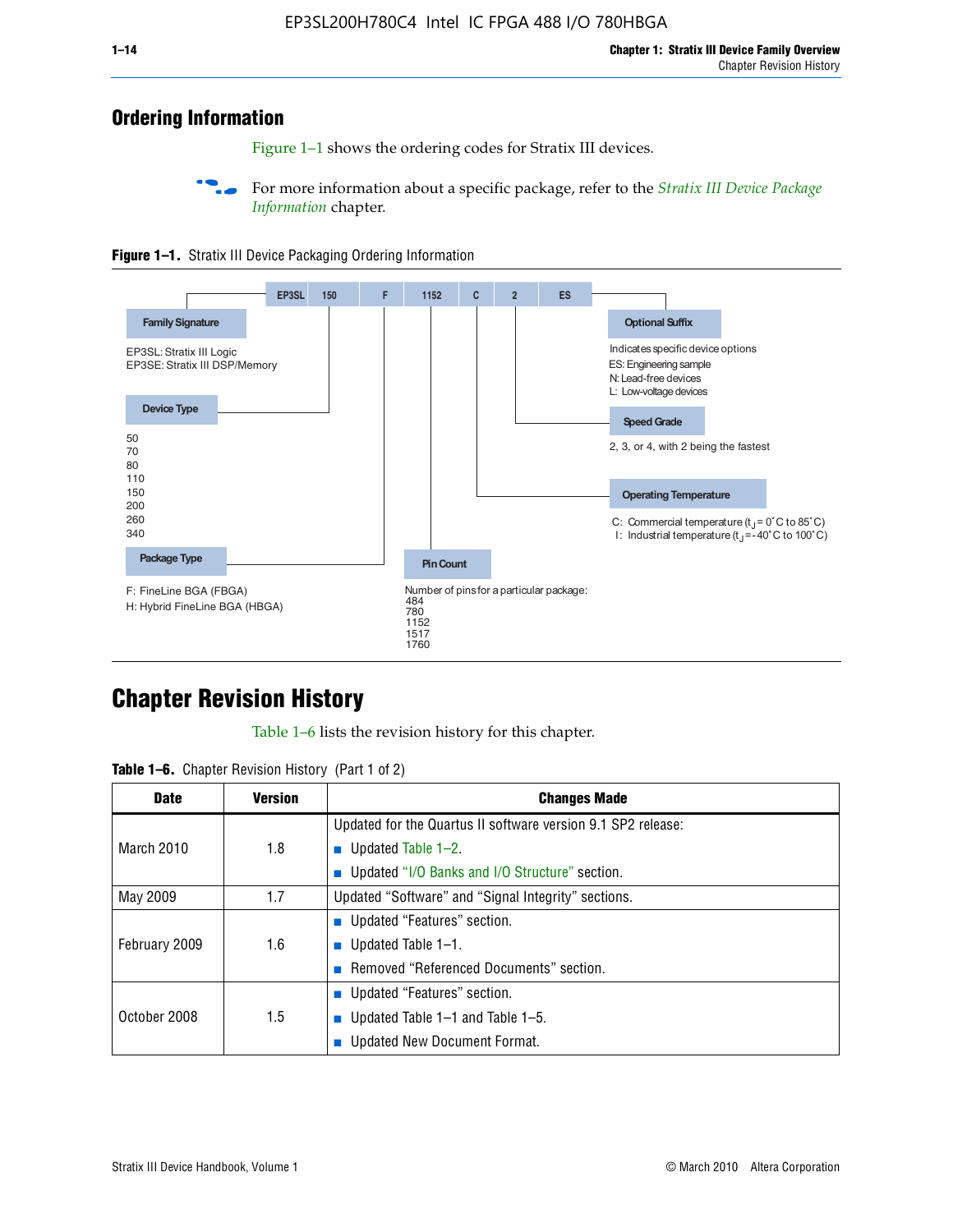| <b>Date</b>   | <b>Version</b> | <b>Changes Made</b>                                                                             |
|---------------|----------------|-------------------------------------------------------------------------------------------------|
|               |                | <b>Updated "Introduction".</b>                                                                  |
|               |                | $\blacksquare$ Updated Table 1-1.                                                               |
|               | 1.4            | ■ Updated Table $1-2$ .                                                                         |
| May 2008      |                | Added Table 1-5.<br><b>COL</b>                                                                  |
|               |                | ■ Updated "Reference and Ordering Information".                                                 |
|               |                | Updated package type information in Figure 1-1.                                                 |
| November 2007 | 1.3            | $\blacksquare$ Updated Table 1-1.                                                               |
|               |                | ■ Updated Table $1-2$ .                                                                         |
|               |                | $\blacksquare$ Minor typo fixes.                                                                |
| October 2007  | 1.2            | Added Table 1-4.<br><b>COL</b>                                                                  |
|               |                | Added section "Referenced Documents".                                                           |
|               |                | Added live links for references.                                                                |
| May 2007      | 1.1            | Minor formatting changes, fixed PLL numbers and ALM, LE and MLAB bit counts in<br>Table $1-1$ . |
| November 2006 | 1.0            | Initial Release.                                                                                |